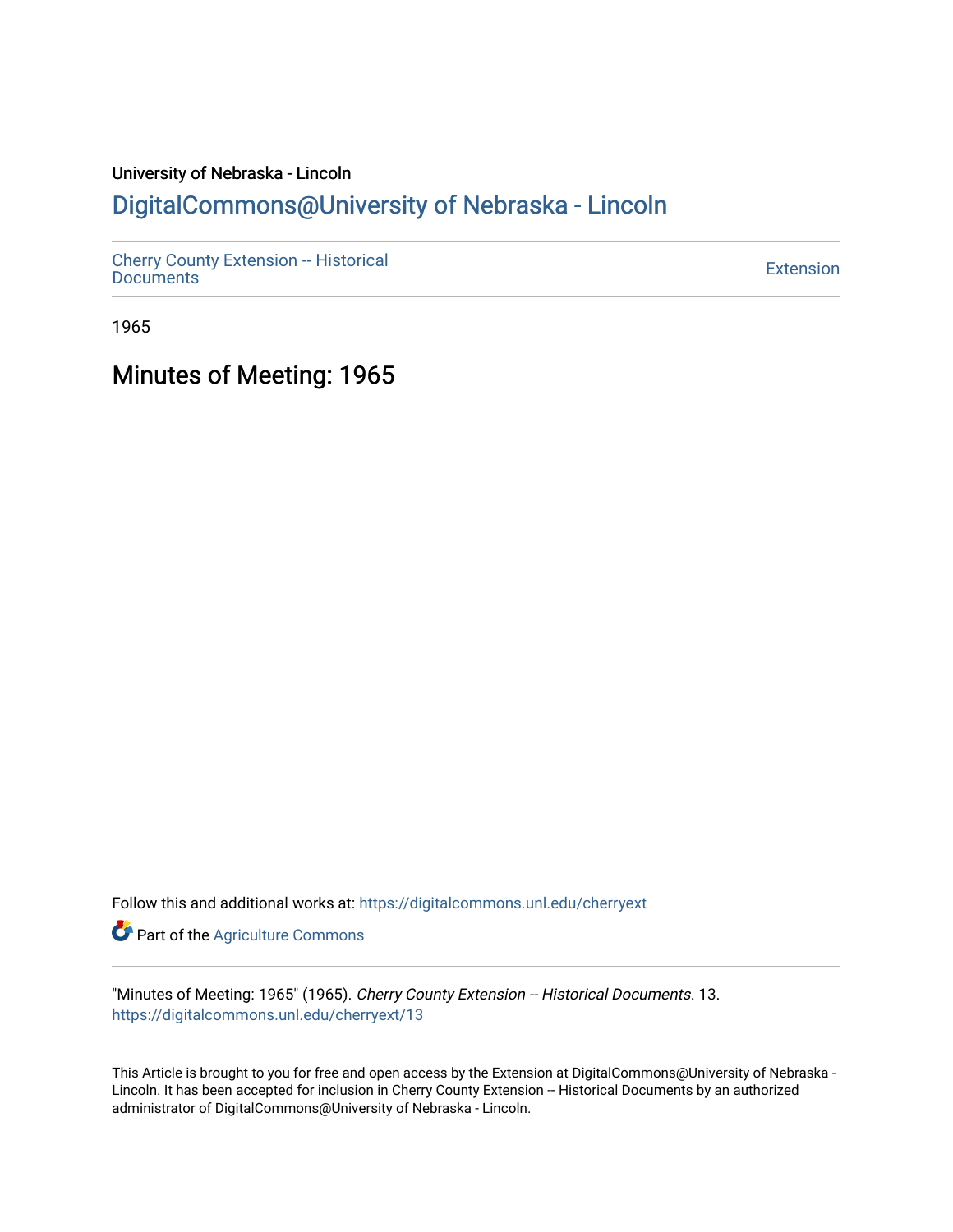### Minutes of the CHERRY COUNTY EXTENSION BOARD MEETING December 1, 1965 - 2:00 p.m. - County Extension Office

PRESENT: Chairman Darrell Mundorf; Vice-Chairman Henry Fox; Members, Ralph Daniels, Tom McAluvy, Wm. Roesch, Mrs. Howard Colburn, Mrs. Henry Schneider; and Agent Stokely

Minutes of the September 15 meeting were read and approved.

Financial report indicated that if present level of spending continues, the budget will be approximately \$200 short.

Financial report on the 1965 combined annual meeting given. The meeting and expenses were discussed and generally agreed that the affair was a success. Financial report of the 1965 Annual Meeting is attached.

#### NEW BUSINESS:

 $\left($ 

 $\left\{ \right.$ 

Member Eill Roesch reported the hiring of Mr. Ray Sall, Frontier County Extension Agent. to the vacant Extension post at Mullen starting January 1. Mr. Roesch reported that with the new look in Extension personnel as far as the state level is concerned, indicates that the counties arc compelled to give any new agent \$1200 county salary yearly and that the state minimum starting wage is \$8000.

Report by Agent Stokely on the recent mail and annual meeting board member elections. For District 3, candidates were Aloid Homan, Jerry Gaffney, Don Peterson and Wm. Luther with Aloid Homan being elected. In District 8, candidates were Jim Drinkwalter, Ed Eby, Jerry Garner and Neal Keller. Jim Drinkwalter was elected. Candidates for member-at-large, elected at annual meeting, were Henry Fox) Stanley Moreland, Ralph Daniels, Jr., and Lloyd Starr. Henry Fox was elected. New member of the Extension Board for 1966 is Mrs. Wilbur Drybread who is the new Home Extension Council Chairman.

Discussion on the purchase of a new IBM typewriter, if the budget money is available at the close of the fiscal year. In addition, it was brought out that Agents Stokely and Kime gained \$35.00 prize money in the Communications Contest for work done in the county and entered in agent competition at the Annual Extension Conference. Contest sponsored by Ak-Sar-Ben. This money must be used for county office visual aids and was offered by the agents to ge into purchasing a new typewriter.

The Annual Sub-District Extension Board Meeting was announced which will be held at Spencer, December 9. Board member Raymond Andrews and Agent Kime were the only persons who felt they could attend. Andrews has a part on the program.

Discussion on the '66 Cherry County Extension Plan of Work with suggestions from board menbers.

Meeting adjourned.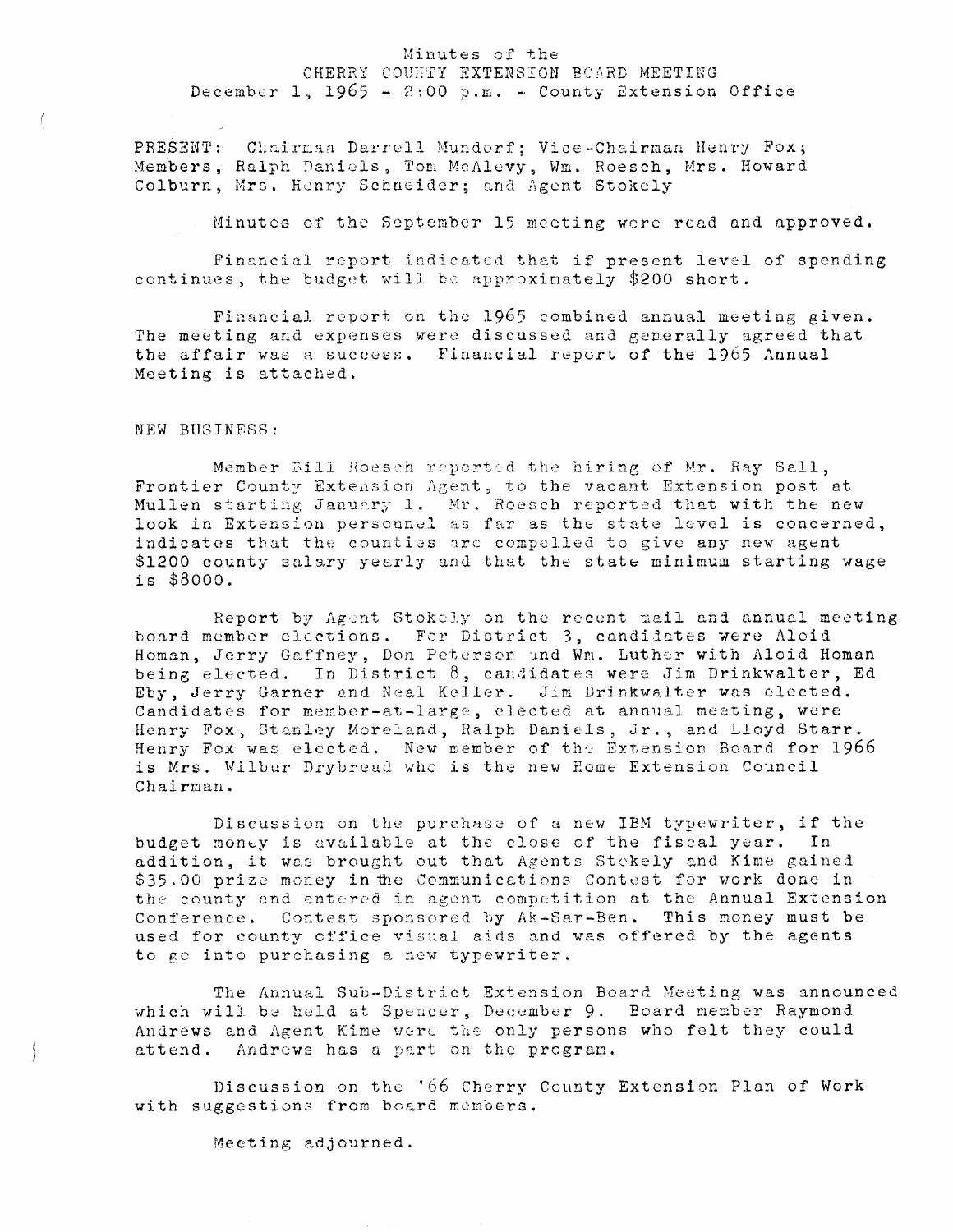Annual Meeting Financial Report, 1965

/

Dinner guarantee, 175 plates @ \$1.50 --------- \$262.50 Speaker **--------------------------------------** 50.00 Postage **--------------------------------------** 60.64 Mimeo paper and stencils **---------------------** 3.25 TOTAL **------------------** \$376.39

1/2 cost to Extension Service and 1/2 cost to Cherry SWCD **------------** \$188.19 each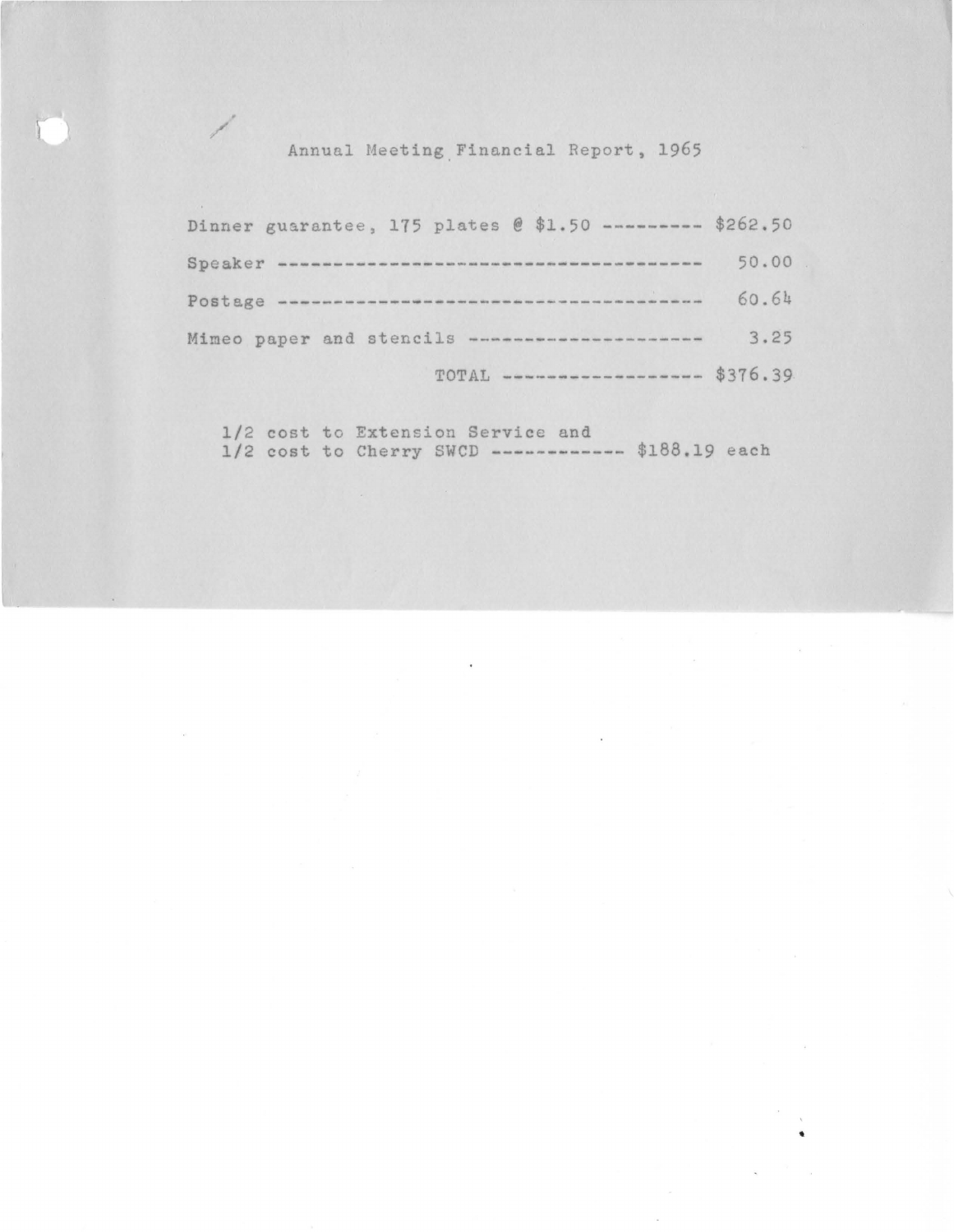## Minutes Cherry County Extension Board September 15, 1965

## PRESENT: Darrell Mundorf, Raymond Andrews, Ralph Hazen, Henry Fox, Mrs. Henry Schneider, Ralph Daniels, Mrs. Howard Colbum, Agent Stokely, and Agent Kime.

Meeting called to order by Chairman Mundorf at 1:30 p.m., in the County Extension Office. Minutes of the May 5, 1965, meeting were read and approved. **OLD BUSINESS:** 

Agent Stokely explained the progress on subject of Masters Degree for agents.

#### NEW BUSINESS:

(1) Annual meeting committee appointed to make arrangements with Cherry SWCD were Ralph Daniels and Raymond Andrews.

(2) Board member nanination:

Nominated in District 3 were Aloid Homan, Jerry Gaffney, Don Peterson and Wm. Luther.

Nominated in District 8 were Jim Drinkwalter, Ed Eby, Jerry Garner and Neal Keller.

Nominated for member-at-large were Henry Fox, Stanley Moreland, Ralph Daniels, Jr., and Lloyd Starr

 $(3)$  1966 Plan of Work discussed and copy of the 1965 plan was given to the members to take home to study. At the next board meeting, discussion will be held on the 1966 plan.

Meeting adjourned.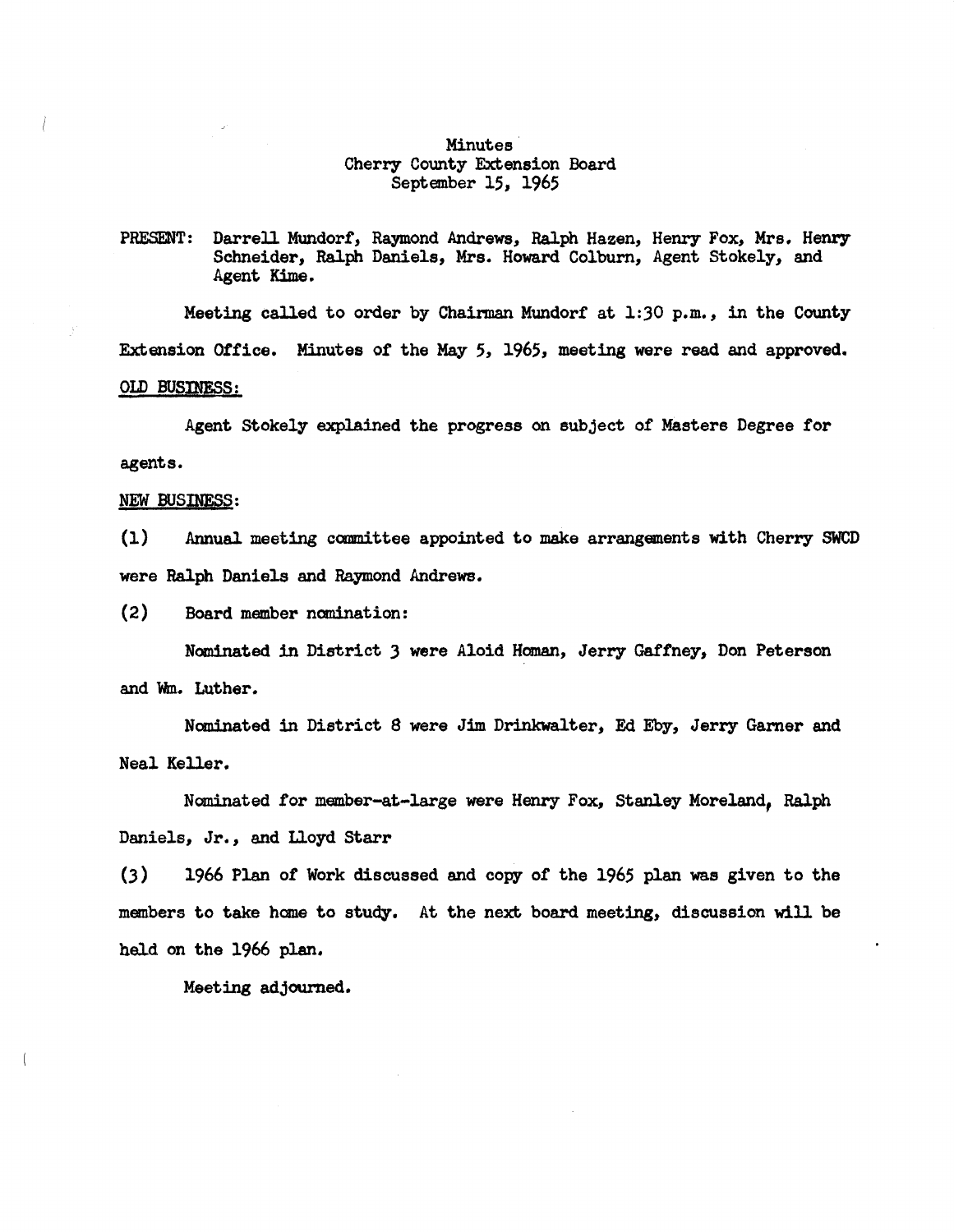## Minutes of the Cherry County Extension Board May 5, 1965

PRESENT: Darrell Mundorf, Ralph Hazen, Mrs. Henry Schneider, Tom McAlevy, Bill Roesch, Agent Kime and Agent Stokely

Meeting called to order by Chairman Mundorf at 2:20 p.m., in the County Extension Office. Minutes of the January 26, 1965, meeting were read and approved.

OLD BUSINESS:

Mrs. Kime explained the use of the new PA system.

#### NEW BUSINESS:

(l) Budget for 1965-66 was discussed. Estimated balance for the 1964-65 budget as of May 31, 1965, is \$173.86. Moved that we adopt the following budget:

| Salary - Agent Chairman | \$1400.00   | $$100$ increase)   |
|-------------------------|-------------|--------------------|
| Home Agent              | 820.00      | $($100$ increase)  |
| Mullen Office           | 1450.00     |                    |
| Office Assistant        | 4000.00     | (\$100 increase)   |
| Travel (Agents & Board) | 1900.00     | $(\$100$ decrease) |
| Supplies & Stationery   | 175.00      | (\$25\$ increase)  |
| Freight & Express       | 25.00       |                    |
| Postage                 | 125.00      |                    |
| Telephone               | 300.00      | (\$25\$ increase)  |
| Repair of Equipment     | 35.00       |                    |
| New Equipment           | 100.00      |                    |
| Rent of Buildings       | 45.00       |                    |
| Miscellaneous           | 150.00      | (\$25\$ increase)  |
| Total                   | \$10,525.00 | $(\$275$ increase) |

(2) Agent Stokely explained the situation whereas the University requires new agents to have a Masters Degree and older agents to attempt to get such a degree.

(3) Discussion on Home Agent assistance in the south Cherry portion of the Thedford District. Reasserted according to the minutes of the April 16, 1963, meeting.

Meeting adjourned.

 $\left\langle \right\rangle$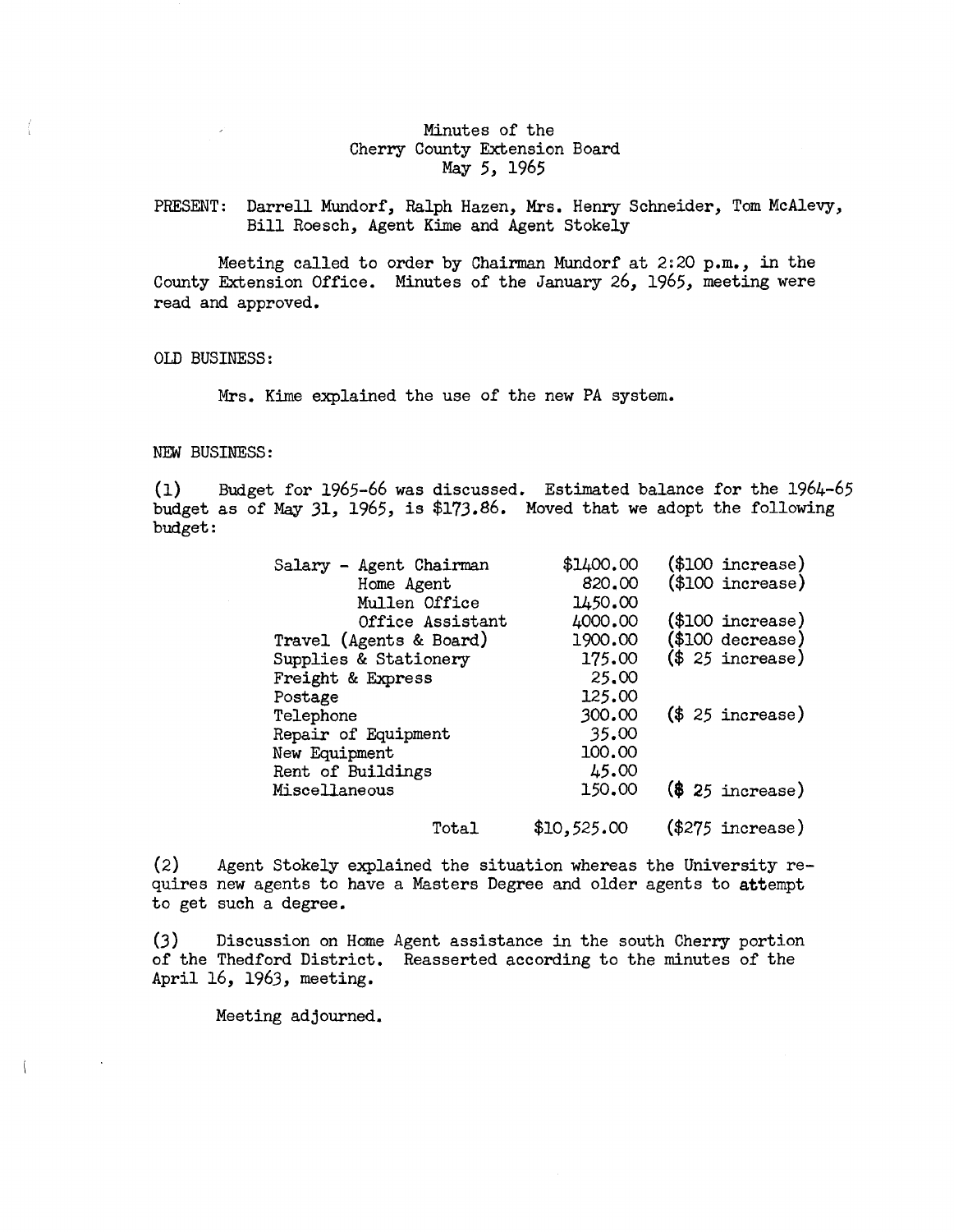## STATISTICAL REPORT OF WORK DONE IN SOUTH CHERRY COUNTY

Summary of work done in South Cherry County, April 1, 1964 to .March, 31, 1965

| RANCH, FIRM <sup>1</sup><br>ETC. VISITS | OFFICE CALLS | TEL. CALLS |         | DAYS WORK!                  |
|-----------------------------------------|--------------|------------|---------|-----------------------------|
|                                         |              |            |         |                             |
| 235                                     | 655          | 431        | 21045   | 269.5                       |
| 138                                     | 1214         | 896        | 15623   | 281.7                       |
| 373                                     | 1869         | 1327       | 36668   | 551.2                       |
| 65                                      | 234          | 150        | 3371    | 56.5                        |
| 28%<br>% of total work done             | $36\%$       | 35%        | 16%     | 21%                         |
| 10                                      | 126          | 82         | 794     | 45.5                        |
| 7%<br>% of total work done              | 10%          | 9%         | 5%      | 16%                         |
| 75                                      | 360          | 232        | 4165    | 102.0                       |
| % of total work done<br>20%             | 19%          | 17%        | $-11\%$ | $-19%$                      |
|                                         |              |            |         | MILES TRAVELED <sup>2</sup> |

Comments:

..........

- 1 Includes all ranch, hame, finn, and out-of-office visits. Nearly all finn and out of· office visits do not include any from Cherry County.
- 2 Mileage traveled strictly in trips into Cherry County. Does not include general mileage which involves Cherry County along with the other counties worked with.
- 3 Estimated days worked in Thedford Ofc's. were estimated days spent working with items of work involving Cherry County. .'

PARTICIPATION OF SOUTH CHERRY COUNTY RESIDENTS AND LANDOWNERS IN THEDFORD DISTRICT EXTEN-SION WORK -- 1964

Thedford District Mailing Lists -- South Cherry (138)13%-of total mailing list (1188) Blaine, Thomas, Grant, & Hooker Counties (1050)

Home Extension Club Members  $---$  29 out of 127 members or 23%

4-H Club Members --- 54 out of 330 active members, or 17%

Production Testing Cooperators --- 10 out of 29 active in '64 or 34%

Total Land Area of Cherry County served by the Thedford District --- Approximately 1,800 square miles, or approximately 1/3 of Cherry County.

AMOUNTS CONTRIBUTED BY PARTICIPATING COUNTIES, THEDFORD DISTRICT, 1956 to 1965

|        | YEAR      | Total Budget:<br>(Blaine, Thomas,<br>Grant, Hooker<br>Counties) | Total Budget<br>(Incl. Cherry)<br>Co. Contrib.) | Amount contributed yearly<br>by each (Blaine, Thomas,<br>Hooker, and Grant Count-<br>ies) | Amount<br>Contrib.<br>by Cherry<br>County | % of tot<br>al cont.<br>Cherry<br>Co <sub>1</sub> |
|--------|-----------|-----------------------------------------------------------------|-------------------------------------------------|-------------------------------------------------------------------------------------------|-------------------------------------------|---------------------------------------------------|
|        | 1956-1957 | \$4600,00                                                       | \$5525.00                                       | \$1150.00                                                                                 | \$925.00                                  | 17%                                               |
|        | 1959-1960 | 5240.00                                                         | 6165.00                                         | 1310.00                                                                                   | 925.00                                    | 15%                                               |
| $\sim$ | 1962-1963 | 6435.00                                                         | 7360.00                                         | 1608.75                                                                                   | 985.00                                    | 13%                                               |
|        | 1963-1964 | 7845.00                                                         | 9205.00                                         | 1961.25                                                                                   | 1360.00                                   | 15%                                               |
|        | 1964-1965 | 8800.00                                                         | 10250.00                                        | 2200.00                                                                                   | 1450.00                                   | 14%                                               |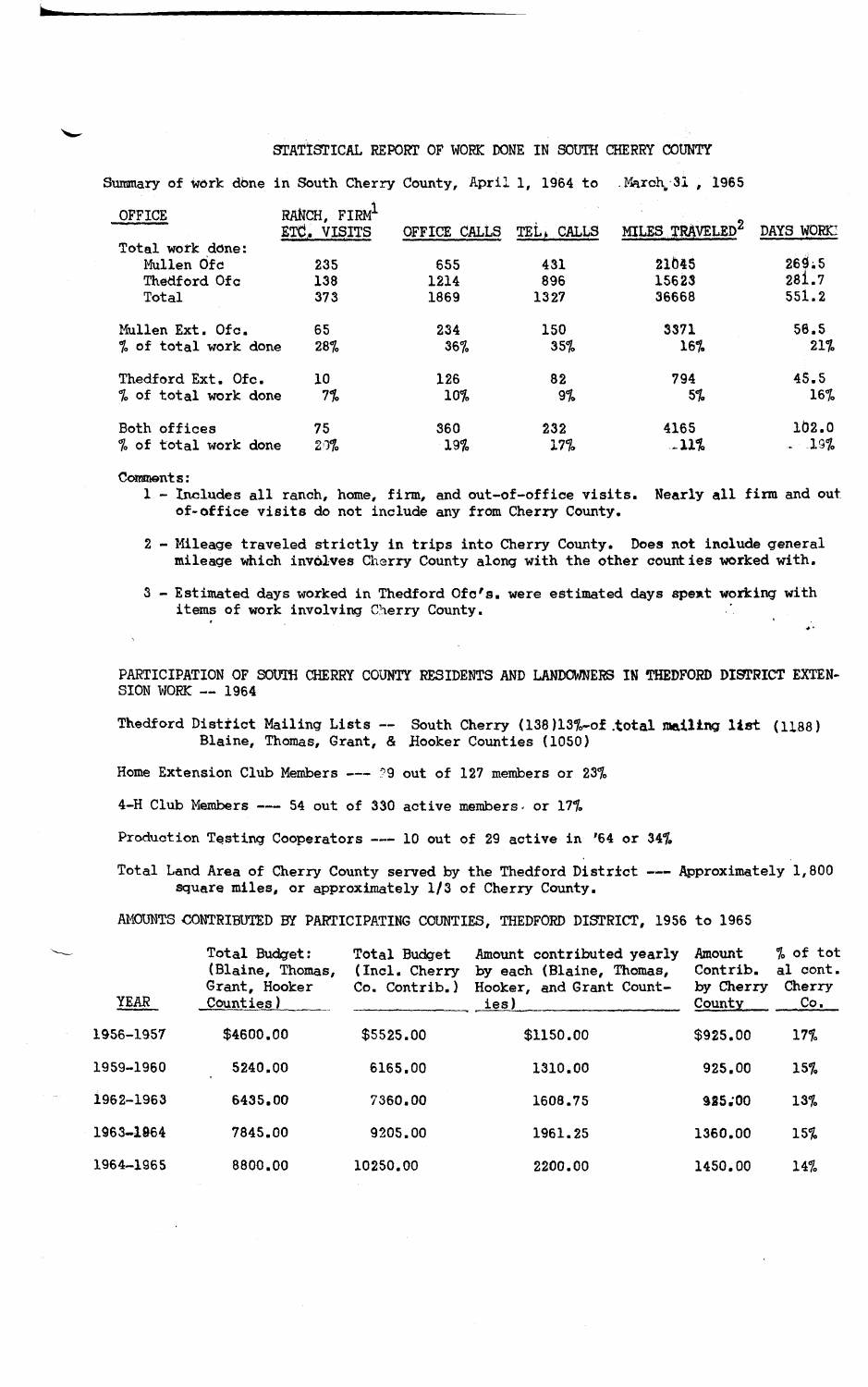## Extension Board Meeting January 26, 1965

### PRESENT: Darrell Mundorf, Henry Fox, Ralph Daniels, Wm. Roesch, Ralph Hazen, Mrs. Henry Schneider, Mrs. Wm. Cobb, Tom McAlevy, Raymond Andrews, Mrs. Howard Colburn, Agent Kime and Agent Stokely

Meeting called to order by Chairman Mundorf at 2:00 p.m., in the County Extension Office. Minutes of the October 8, 1964, meeting were read and approved.

OLD BUSINESS:

(1) Reopened discussion on the purchase of the PA system. Members Mundorf and Andrews reported that the PA systems in their respective towns that they thought might be available proved to be unavailable.

Mrs. Cobb reported that the Home Extension Council at their last meeting decided to add additional Council funds to the Eva Jackson Memorial Fund to make a total of \$200 toward a new PA system. The PA system they had in mind cost \$350. Request was made that the Extension Board allow \$150 of Extension funds to purchase the PA system. Such a motion was made by Ralph Daniels, seconded by Mrs. Cobb, carried.

(2) Agent Stokely reported that the camera jointly owned by the Cherry Soil & Water Conservation District and the Cherry County Extension Service was offered for sale at \$60.00 with only one inquiry received with this inquiry proving invaluable. Agent Stokely also reported that no new attempt was made to either purchase half or sell half from or to the Cherry SWCD.

(3) Results of the election for board members was announced as follows: Tom McAlevy elected in District IV; Ralph Hazen elected in District VI; and Darrell Mundorf re-elected in District VII; all carrying a three year term.

(4) Agent Stokely explained to the new members a running account of office assistant, Dorthea Lopez, social security situation with the county. This indicated that the Cherry County Commissioners and the Cherry County Clerk's Office are now acquainted with the situation.

#### NEW BUSINESS:

(1) Election of officers to the Cherry County Extension Board for a one year term --

Chairman: Darrell Mundorf nominated. Moved and seconded nominations close and an unanimous ballot be cast for Mundorf.

Vice-Chairman: Henry Fox nominated. Moved and seconded nominations close and an unanimous ballot be cast for Fox.

Secretary-Treasurer: Ralph Hazen and Tom McAlevy were nominated. Moved and seconded that nominations close. Ralph Hazen elected.